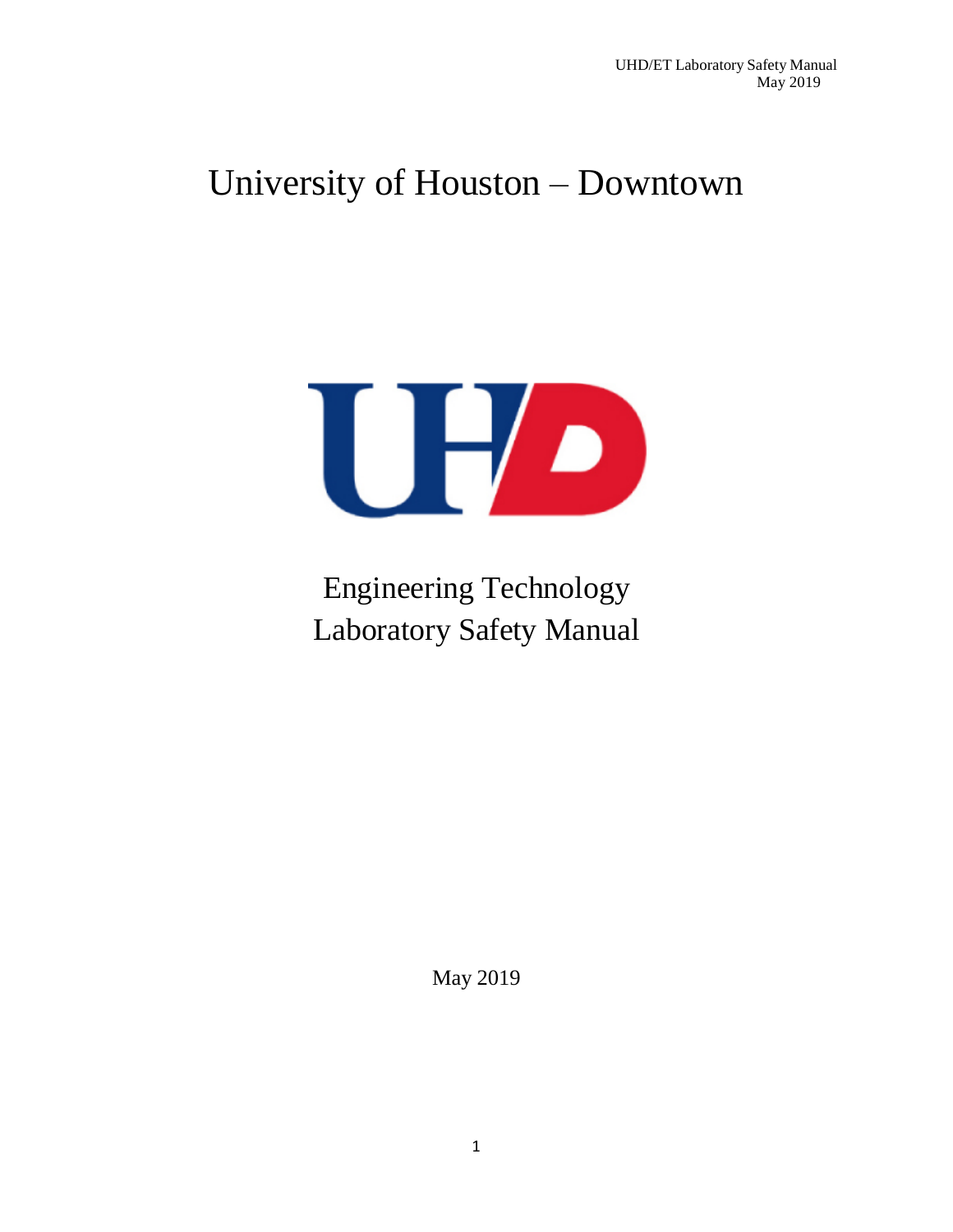## **Table of Contents**

| $\bullet$                                                                   |  |
|-----------------------------------------------------------------------------|--|
| $\bullet$                                                                   |  |
| C. Emergency and Safety Equipment - Fire Extinguishers and First Aid Kits 8 |  |
|                                                                             |  |
|                                                                             |  |
|                                                                             |  |
|                                                                             |  |
|                                                                             |  |
|                                                                             |  |
|                                                                             |  |
|                                                                             |  |
|                                                                             |  |
|                                                                             |  |
|                                                                             |  |
|                                                                             |  |
| C.                                                                          |  |
| D.                                                                          |  |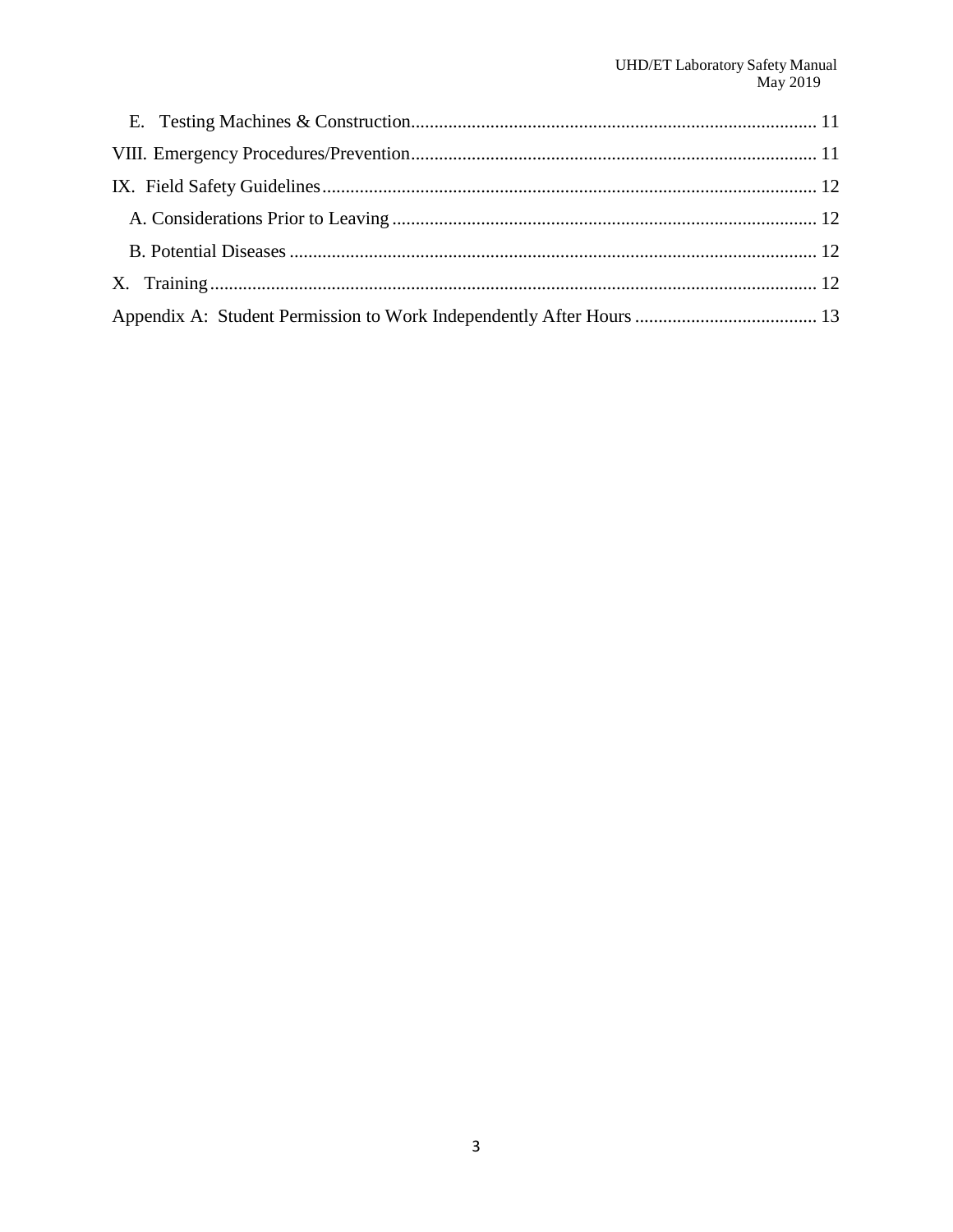## <span id="page-3-0"></span>**ET Laboratory Emergency Notification Phone Numbers**

#### **A. In the event of** *any* **laboratory safety event, notify:**

| 2. Chief Safety Officer (CSO) - ET Chairperson  713-221-5272 |  |
|--------------------------------------------------------------|--|

- 3. ET Office Administrative Secretary ………………. 713-221-8089
- 4. Environmental Health & Safety Manager ................ 713-221-8040

#### **B. In the event of a** *major* **laboratory safety event, notify:**

| 6. Dean of College of Sciences and Technology  713-221-8019 |  |
|-------------------------------------------------------------|--|
|                                                             |  |
|                                                             |  |

#### **C. In the event of a laboratory safety event** *after hours***, notify:**

- 1. UHD Police ………………………………………. 713-221-8065
- 2. 911 (if injury or danger) ……………………………… 911 (or x9-911)

For non-emergency requests or information, contact the ET Office N738, Phone: 713-221-8089.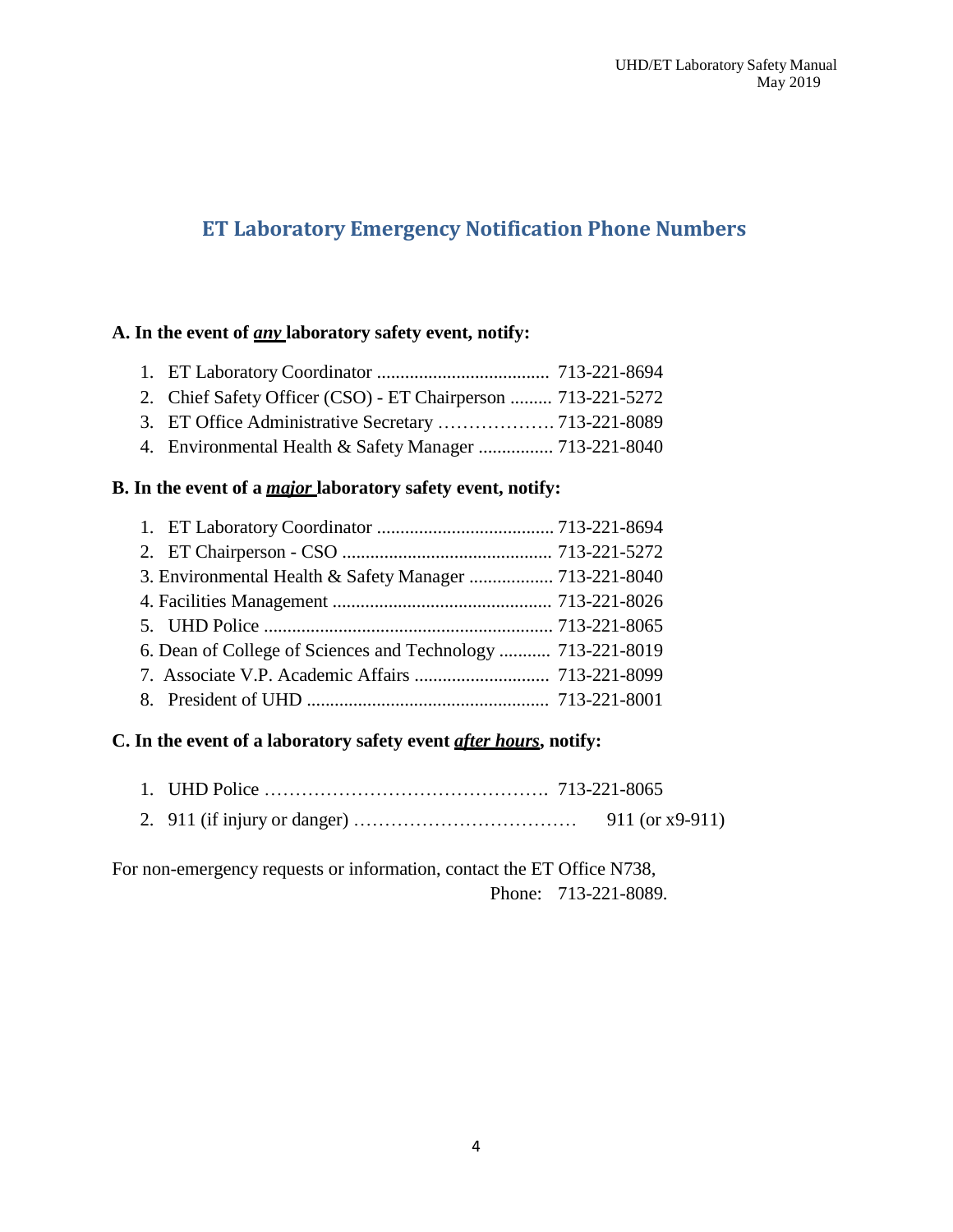## **University of Houston-Downtown Laboratory Safety Manual for ET Labs January 2013**

### <span id="page-4-0"></span>**I. Purpose**

Protecting the health and safety of every person on the University of Houston-Downtown (UHD) is of paramount importance, and it is a continuous work in progress. The UHD Laboratory Safety Manual (LSM) constitutes written standard operating procedures designed to ensure laboratory operations are carried out in a manner that protects all persons from harmful exposures associated with hazardous chemicals, microbial, biological and general laboratory hazards, as well as, complying with state and federal regulations. This document has been edited for use in Engineering Technology. Consult the UHD manual for additional information.

## <span id="page-4-1"></span>**II. Objectives**

The UHD/ET LSM shall be used in all current and future ET laboratories. The manual will be continuously reviewed and updated as needed and/or required. The safety and well-being of all persons inside UHD/ET laboratories will be accomplished by our dedication to achieving the following goals:

- Provide the necessary facilities, staff and equipment to operate in the safest manner possible.
- Assure that staff, faculty and students receive appropriate training from the Health and Safety Manager for the experiments they are engaged in.
- Reduce or minimize the extent of chemical and hazardous exposure by all laboratory personnel.
- Provide adequate ventilation to all laboratories.
- Ensure that the least amount of required chemicals/hazardous materials are on hand for the specific needs of the department.
- Protect the environment from hazardous chemicals/materials.
- Assure that all risks are properly assessed, and ensure that all experiments comply with all safety guidelines.
- Establish guidelines for safe data collection in the field.
- Ensure all of the above goals are being met by inspecting all laboratories (with the assistance of the Health and Safety Manager) on a periodic basis.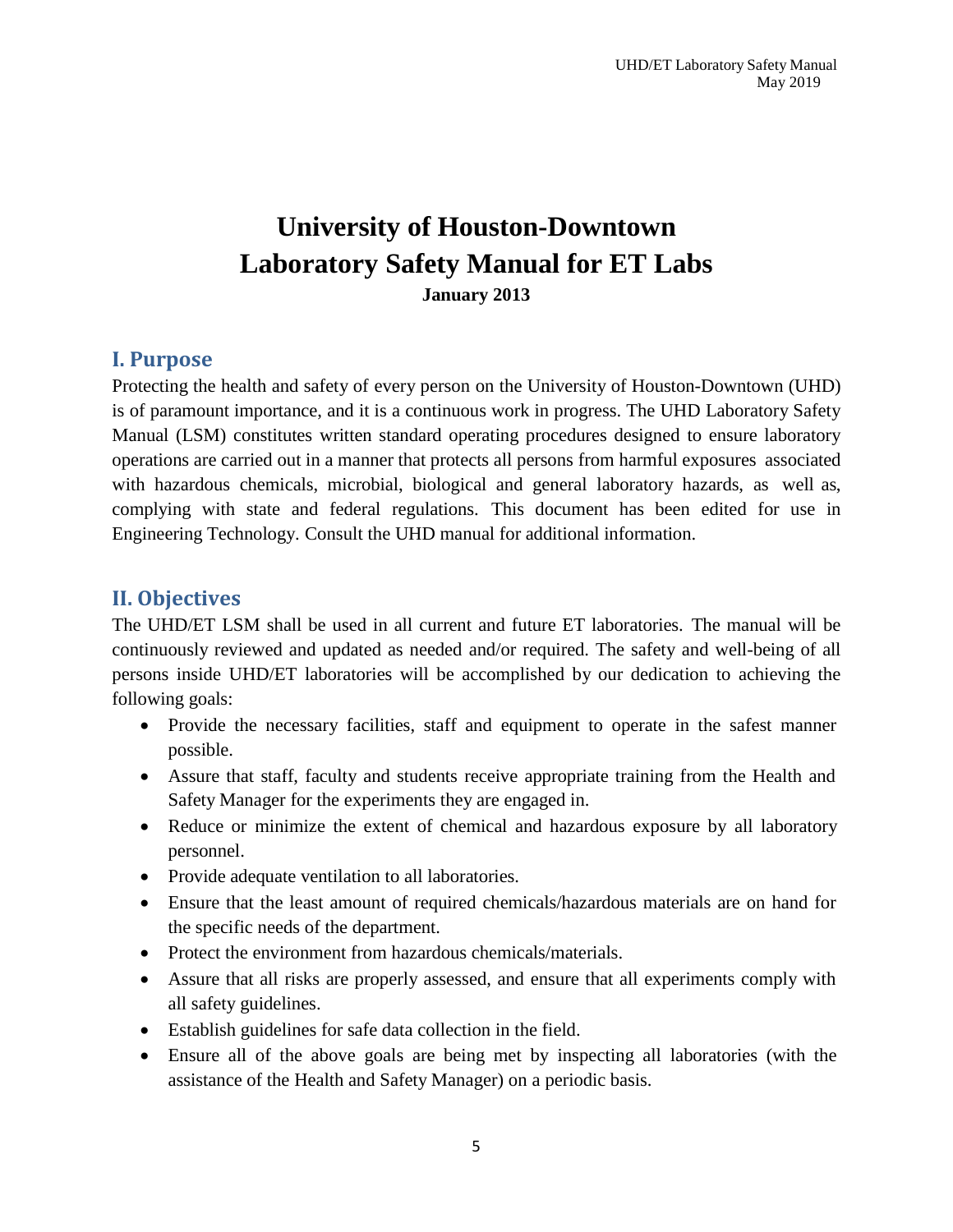## <span id="page-5-0"></span>**III. Safety Responsibilities**

Responsibility for Safety in the laboratory rests with the Health and Safety Manager, Chief Safety Officer (CSO), the Principal Investigator (PI) or Lab Instructor (LI), and the laboratory supervisor. The UHD President has the ultimate responsibility for the Laboratory Safety program within the University and must provide continuing support for institutional laboratory safety.

#### <span id="page-5-1"></span>**A. Chief SafetyOfficer**

The Chair of the Department of Engineering Technology shall be the designated Chief Safety Officer (CSO) for all experiments in Engineering Technology. The ET CSO shall provide guidance to the Principal Investigator (PI) or Lab Instructor (LR) on implementing safety plans and for providing technical assistance in developing standard operating procedures related to laboratory safety and emergency response. The CSO is responsible for giving prior approval for any operation which presents a foreseeable hazard to any person.

#### <span id="page-5-2"></span>**B. PrincipalInvestigator (PI), Lab Instructor (LI)**

The CSO shall designate all faculty involved in research in the lab as Principle Investigators (PIs) and all faculty teaching in the lab as Lab Instructors (LI). All PIs and LI's shall be responsible for implementing a Laboratory Safety Plan for their experiments using the guidelines in this LSM. Supplemental safety information must be added if not covered in this manual. The PI/LI is responsible for the health and safety of all personnel under his/her direction. Specific responsibilities include:

- Reviewing the ET LSM on an annual basis, ensuring it is continuously updated as to current safety procedures.
- Monitoring the purchase, use and disposal of materials used in laboratory procedures.
- Ensuring all personnel and students know and follow the rules of laboratory safety.
- Ensuring engineering controls are operative and personal protective equipment (PPE) is properly selected, used and maintained.
- Reviewing specific hazards for each new lab experiment and providing information to personnel/students concerning safe handling of all materials.
- Filing written reports with the CSO and Environmental Health and Safety (EHS) Office concerning any accident or injury that occurs in the laboratory. (Paperwork should be initiated in the ET office.)
- Ensuring laboratory equipment is properly maintained and in good working order.

#### <span id="page-5-3"></span>**C. Employees/Students**

All laboratory employees and students are responsible for:

- Knowing and following the proper safety procedures in the LSM.
- Reporting all dangerous/hazardous conditions to the PI/LI.
- Wearing the prescribed personal protective equipment (PPE) when required.
- Reporting any injury, illness or emergency to the PI/LI and/or the ET Office.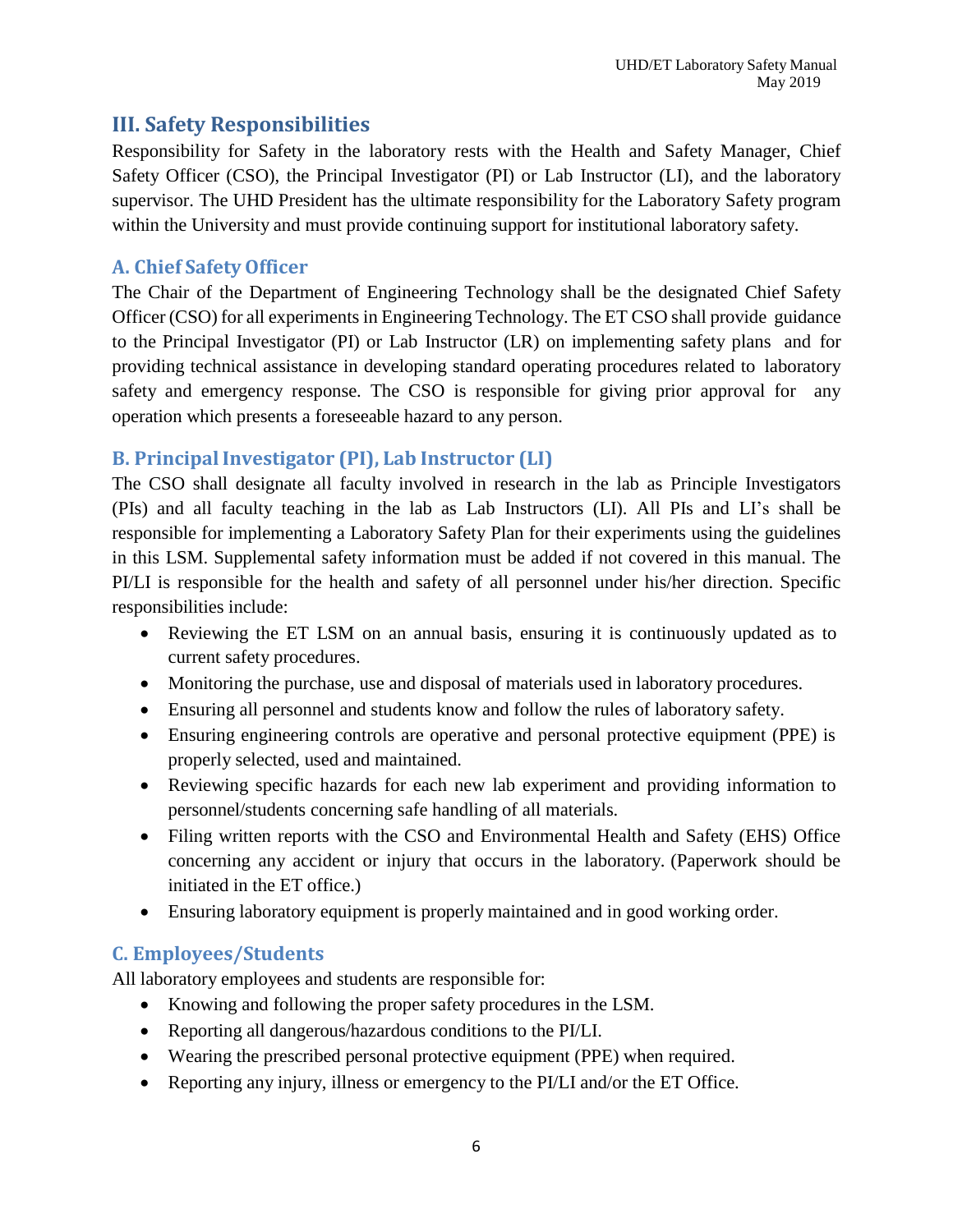Requesting information or training when unsure of how to handle any lab materials.

## <span id="page-6-0"></span>**IV. StandardOperating Procedures**

This portion of the LSM represents an initial minimum set of guidelines for experimentation in UHD/ET laboratories.

## <span id="page-6-1"></span>**A. GeneralGuidelines**

Every PI/LI, staff member and student must be aware of the following general guidelines.

- Students working in laboratories must be under the supervision of a PI/LI and only UHD employees, students and approved visitors are allowed in UHD laboratories.
- The safety guidelines *must always* be applied to any experiments being performed.
- There should be training on the location and the appropriate use of fire extinguishers, fire exits, evacuation routes and fire alarm pull stations by the Health and Safety Manager.
- There should be training on the types of personal protective equipment (PPE) available and how to use it appropriately by the Health and Safety Manager.
- Equipment must be in good working order before conducting any experiment.
- Equipment can only be used if the experimenter has appropriate training and may only be used as directed.
- Experiments that can be left safely unattended for any length of time must be properly identified with a posted sign that notifies the reader of the contact person, cell phone number, and any hazards or considerations of the experiment.
- Hazardous materials will be used with caution and only with proof of proper training.
- **If an injury occurs in the lab that requires medical attention, call 911 or x8911 immediately.** All injuries or near misses must be reported to the ET office (N-738) immediately. A report of Safety/Health Hazard and Near Miss form will be completed. Students and visitors will also have to complete a Student/Visitor Accident Report form.

#### <span id="page-6-2"></span>**B. Students Working After Hours or Alone**

Working in laboratories from 7:00AM to 7:00PM Monday through Saturday is defined as working "during regular hours." Working in laboratories from 7:00 PM to 7:00 AM is defined as working "after hours." Research students or students in courses which require after-hours independent work will need to have their faculty member complete the 'Permission to Work Independently Form' (see Appendix A). This must be approved prior to beginning work.

<span id="page-6-3"></span>**Policies for Student Independent Research Work in the Laboratory**

A student may use laboratory facilities for independent research only after the PI/LI in charge has reviewed the experimental procedure for any associated problems/hazards and has determined that the student possesses adequate training in proper experimental and emergency procedures. Students must report all accidents, spills, and unsafe conditions to the PI who is responsible for making sure proper paperwork is completed as necessary.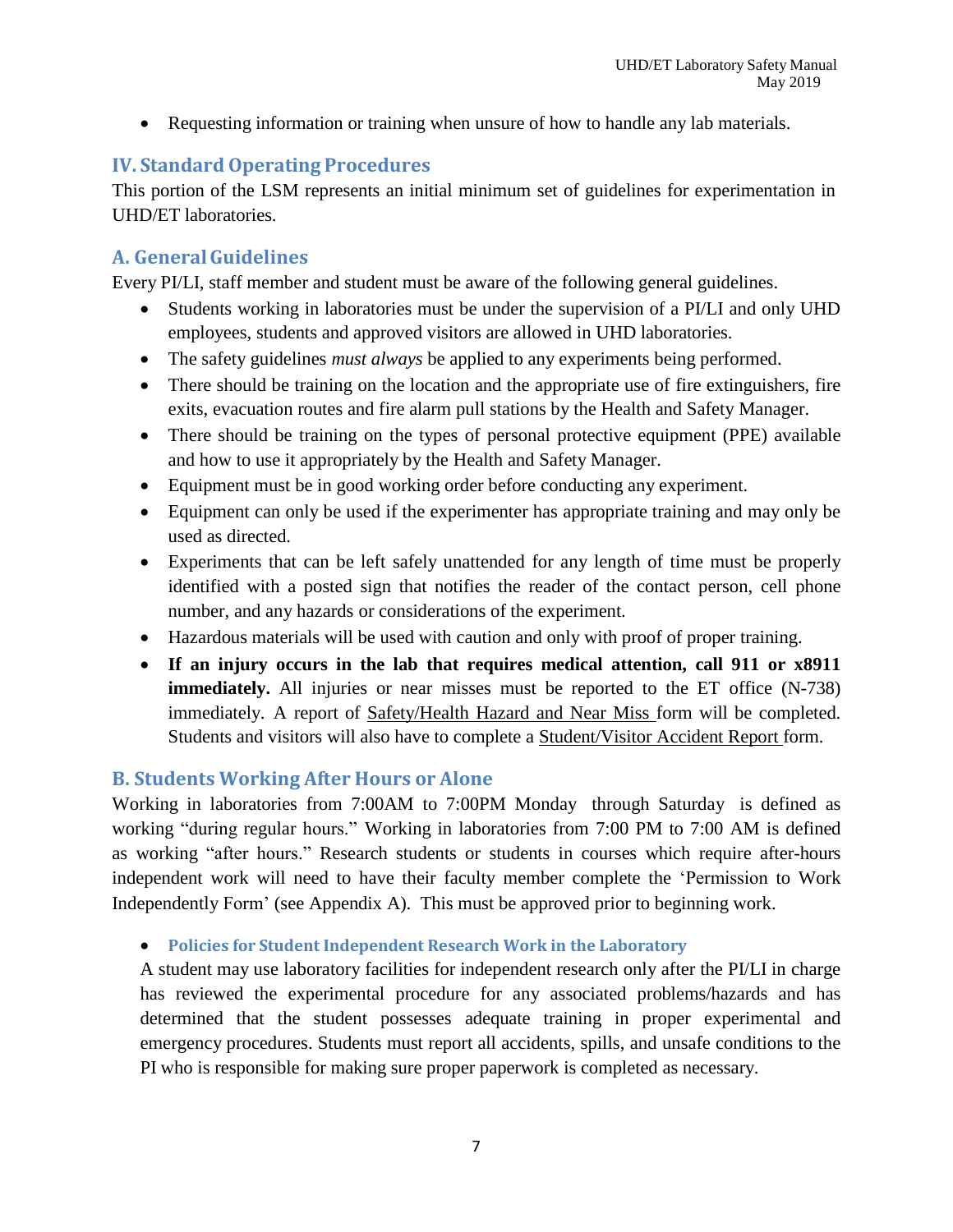Students must have a completed and approved **Permission to Work Independently After Hours** form prior to working *after hours in a laboratory* (Appendix A). The permission form must be completed and on file in the ET office. The CSO is ultimately responsible for any laboratory activity which presents a foreseeable hazard to employees, students or structures. As such, the CSO may not grant approval for after-hour student work that involves a hazardous or potentially dangerous situation.

#### <span id="page-7-0"></span>**Policies for Students Enrolled in Laboratory Courses**

Students enrolled in laboratory sections of a course are allowed to perform laboratory procedures alone only when the PI/LI authorizes that this is acceptable. When working in the laboratory during regular hours, students must be under the direction of a qualified person  $-a$ PI/LI or Lab Supervisor who is familiar with emergency procedures. Properly directed students can work in a laboratory course outside of the regular laboratory periods (but during regular hours) only with the permission of the Lab Instructor. The Lab Instructor is responsible for ensuring that the students receive sufficient instruction to work safely under these circumstances. Students enrolled in a laboratory course *may not work after-hours unles*s authorized by the CSO with an accompanying Permission to Work Independently After Hours form on file in the ET office.

#### <span id="page-7-1"></span>**C. Emergency and Safety Equipment - Fire Extinguishers and First Aid Kits**

Each laboratory will have available fire extinguishers and first aid kits. Everyone working in a laboratory should know how to properly use the extinguisher. Fire extinguishers shall be mounted in a highly visible and accessible area. Each extinguisher will be checked on an annual basis by the Health and Safety Manager to ensure it is in good working order.

#### <span id="page-7-2"></span>**D. Personal Protective Equipment (PPE) and Personal Safety**

Personal Protective Equipment (PPE) is any item designed to protect laboratory personnel from exposures and injury. The PI/LI is responsible for the selection, procurement, care and replacement of all department personal protective equipment. Some courses may require that students purchase their own equipment as part of the course requirements. The PI/LI will instruct students on the use of all mandatory PPE for use in a particular laboratory and for particular experiments.

#### <span id="page-7-3"></span>**Appropriate Clothing**

Closed-toe shoes must be worn in all laboratories. *Sandals or open-toed shoes may not be worn. Long hair must be tied-back.* Employees and students should wear clothing that minimizes exposed skin surfaces.

#### <span id="page-7-4"></span>**Eye Protection/Hard Hats/Gloves**

The PI/LI will require (when needed) eye protection/hard hats/gloves for all personnel and any visitors present. Before each use, equipment should be checked for integrity. All gloves should be removed prior to touching keyboards, phones, door knobs and other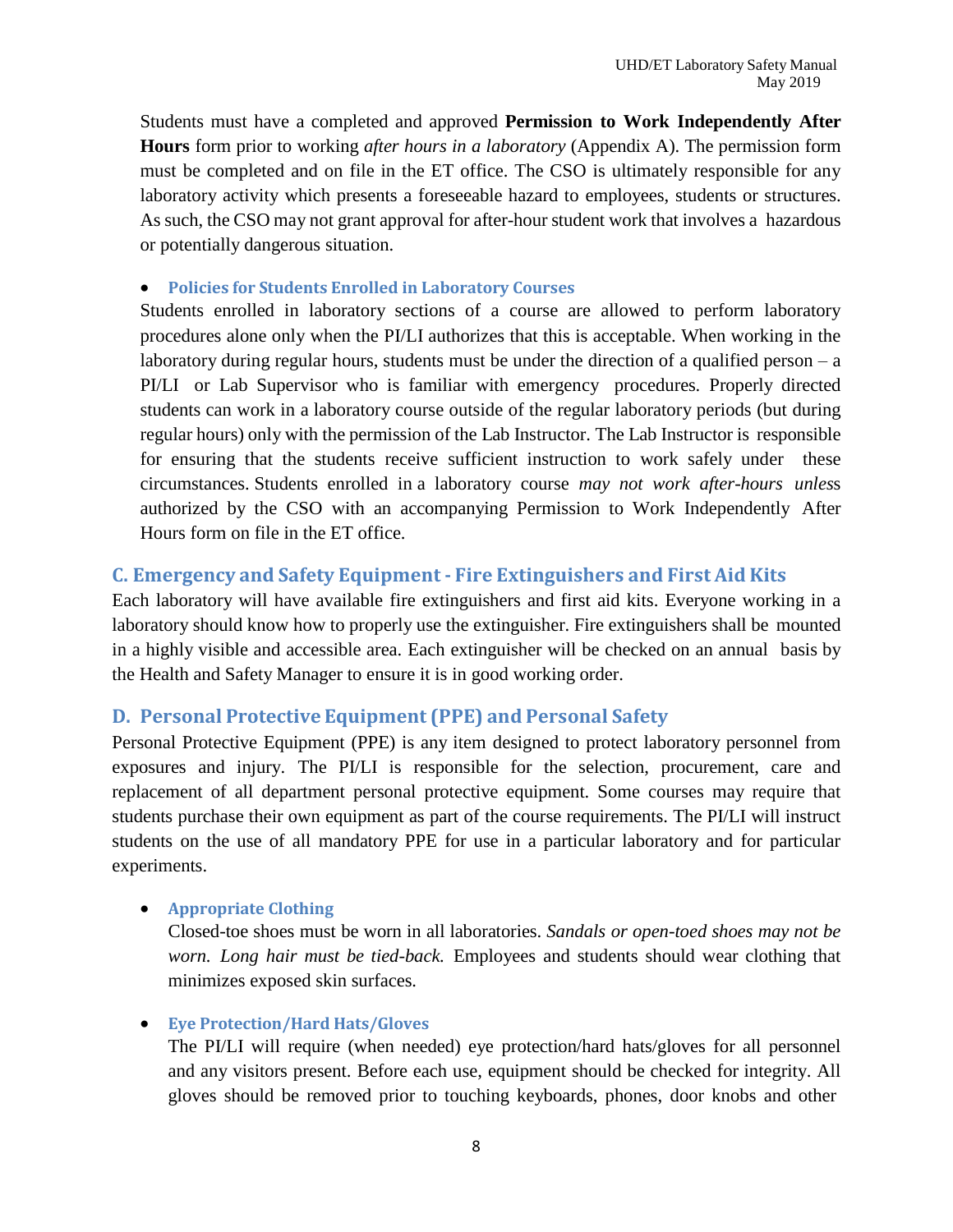surfaces *and should not be worn outside of the laboratory*. After glove removal, hands should be washed before leaving the laboratory.

#### <span id="page-8-0"></span>**E. LaboratoryBehavior**

Professional behavior is expected at all times in the laboratory. No unauthorized persons, including children, shall be allowed in the laboratory. No food or drinks are allowed in the laboratory during class activities. All laboratory work areas must be kept clean and clear of obstructions and clutter. Floors must be kept dry and aisles shall remain clear of boxes or other items that could be trip hazards. All laboratory wastes shall be kept in appropriate containers and labeled accordingly. If large amounts of trash require disposal, facilities management should be contacted immediately. Violations will not be tolerated and will result in the removal of the offender from the laboratory.

#### <span id="page-8-1"></span>**F. Material Safety Data Sheets (MSDSs)**

MSDS sheets should be the first source of information about the hazards associated with any chemical. Manufacturers are required to provide a MSDS for each chemical product they sell. All laboratory personnel will have access to MSDS sheets in their laboratory via the internet or hardcopy if chemicals are used.

#### <span id="page-8-2"></span>**G. HazardAssessments**

This rarely applies to ET. If any task involving hazardous materials or physical hazards is performed, the PI/LI must have completed the proper paperwork for the project and it must have been approved. See the UHD Safety document for more details.

## <span id="page-8-3"></span>**V. Chemical Safety in Laboratories**

If chemicals are used, the laboratory PI/LI is responsible for the instruction of all laboratory personnel in the safe use.

## <span id="page-8-4"></span>**VI. Electrical Laboratory Equipment**

The utilization of electrically powered equipment can pose hazards in the laboratory when not used properly. Problems that are encountered when using any lab equipment should be reported to the laboratory supervisor immediately.

#### <span id="page-8-5"></span>**A. General Electrical Safety**

The typical laboratory requires a large quantity of electrical power. This increases the likelihood of electrically-related problems and hazards. The following recommendations are basic to a sound electrical safety program in the laboratory.

- All electrical equipment should be properly grounded.
- All electrical equipment shall be UL listed and/or FM approved.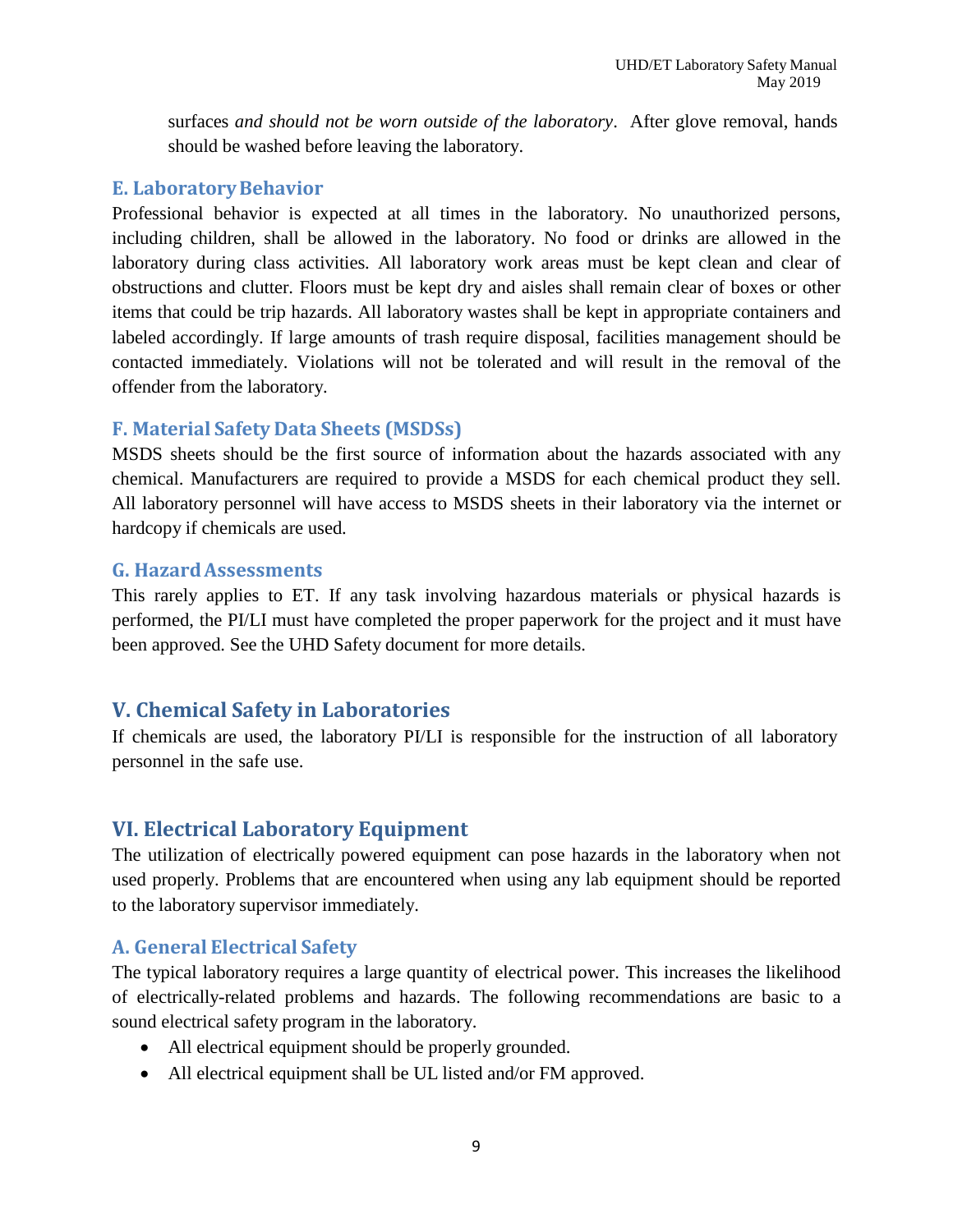- Sufficient room for work must be present in the area of breaker boxes. All circuit breakers and fuses shall be labeled to indicate whether they are in the "on" or "off" position, and what appliance or room area is served.
- All electrical equipment shall be routinely checked to ensure it is in good working order.
- All power cords shall be routinely checked for cuts or fraying before each use.
- Extension cords shall not be used as a substitute for permanent wiring.
- Electrical cords shall not be suspended over doors or passageways. Cords should not be routed over metal objects such as emergency showers, overhead pipes or metal racks. Do not place cords under carpets, rugs or heavy objects. Do not place cords across pathways where they will become worn from repeated abuse.
- Multi-outlet plugs shall not be used unless they have a built-in circuit breaker. This causes overloading on electrical wiring, which will cause damage and possible overheating.

## <span id="page-9-0"></span>**VII. Construction Safety**

#### <span id="page-9-1"></span>**A. Epoxy**

A variety of thermo-plastics are used for the gluing of instrumentation as well as in some structural applications. Nitrile gloves and safety glasses should be worn at all times when using this material. Also provide adequate ventilation. ALWAYS read labels. In case of contact with skin, wash thoroughly with water and soap. Contact your physician if irritation or rash develops. Consult MSDS for further information.

#### <span id="page-9-2"></span>**B. LaboratoryDust**

Although Lab Dust is largely seen as a nuisance, significant problems may arise with short and long term exposure. Over the short term, exposure may cause dry eyes, sneezing, and other similar dust-related problems. Over the long term, lung problems can arise such as silicosis, a lung disease linked to the intake of rock dust (silica) into the lungs. The proper way to avoid these hazards is to wear particulate respirator. Always use a floor sweeping compound when floor sweeping.

#### <span id="page-9-3"></span>**C. Cement & Grout Mixing**

Cement mixing and grouting includes: batching, mixing, pouring, finishing, filling molds, curing, and de-molding. Batching is the weighing or measuring and assembling of the dry ingredients. This is a dusty activity. Mixing is a short but intense process.

Grouting and cement mixing is a messy process. The bagged mix is extremely fine grained and irritating to your eyes, nose, mouth, throat and lungs; you may need to wear a particular respirator. The rocks and sand in aggregate based mixes are also very dusty. Since wet concrete is corrosive take care to avoid touching it or getting it on your skin or in your eyes. Always wear nitrile gloves, goggles, and coveralls. Wet cement and grout are harmful and dangerous to the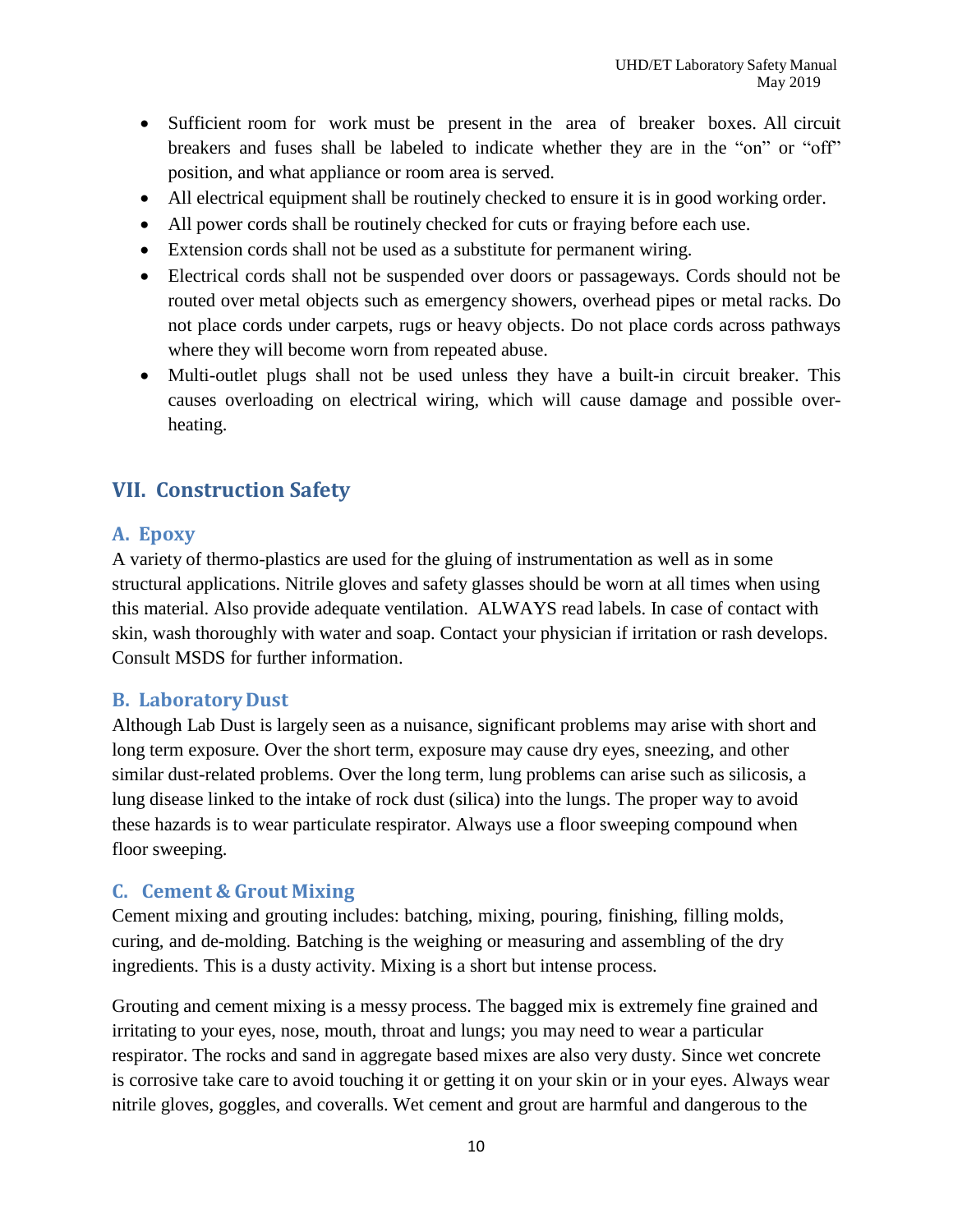environment. There are specific cleanup procedures to prevent concrete and grout from flowing into sinks or drains. Be sure to do all washing outside at waste water collection tubs or create a berm using sandbags to prevent any mix from going into any storm drains. It is illegal and irresponsible to allow discharge into storm drains. Once concrete or grout is completely dry, it is no longer considered hazardous and thrown away as regular trash. Unused materials must never be stored above face height. Hard Hat recommended as per job conditions.

When making smaller batches, you may not necessarily use an entire grout or cement bag, so make sure that you properly open the bag so that it is easily resealed. Make every effort to minimize the dust. Once your pour is complete, you should immediately begin your clean up. It is critical clean up when your mix still in a plastic or at least uncured state so that you can minimize dust in or around the lab. Use water as needed taking note of the previous cautions. Unused materials must be restocked and NEVER stored above face height.

#### <span id="page-10-0"></span>**D. Pre-stressingTendons**

The process of pre-stressing (steel cable, rods or "tendons") requires extreme caution. The tendons are to be examined for defects if they are new or used. Be sure that no one is in the line of force when pre-stressing. Be sure you are using the appropriately sized jack and that the hydraulic lines and fittings are in good condition. Remember to stay out of the line of force when pre-stressing the tendons. Use appropriate lubricants and tools to tighten and loosen the nuts when stressing and un-stressing. Safety glasses required. Steel toed shoes required.

#### <span id="page-10-1"></span>**E. Testing Machines & Construction**

Most of the testing equipment at the lab requires training in the software and hardware involved. Take care that hands and body parts are never in the direct path of any active component. The computer could malfunction and cause a serious injury. When more than one person is working with a particular machine, one person is in charge and keeps the other employees aware of the machine's state. Everyone must know where the others are in relation to the danger zones.

One of the leading causes of serious injuries on the job are falls from ladders, scaffolds and platforms, followed closely by material handling injuries and injuries from falling objects, sharp objects and slips and trips (very often caused by dirty and disorganized job sites). Efficiency is greatly increased and the incidence of injuries is greatly reduced, by keeping the site clean and organized on a daily basis.

## <span id="page-10-2"></span>**VIII. Emergency Procedures/Prevention**

All laboratory personnel need to know what to do in the event of a chemical/liquid spill or other emergency that may occur in UHD/ET laboratories. The CSO, PI/LI, and the Health & Safety Officer must be notified whenever there is an emergency that poses any health or environmental risk. To prevent accidents, labs should reduce clutter and unnecessary materials in the work areas, eliminate tripping hazards and collect all of the needed equipment before starting work.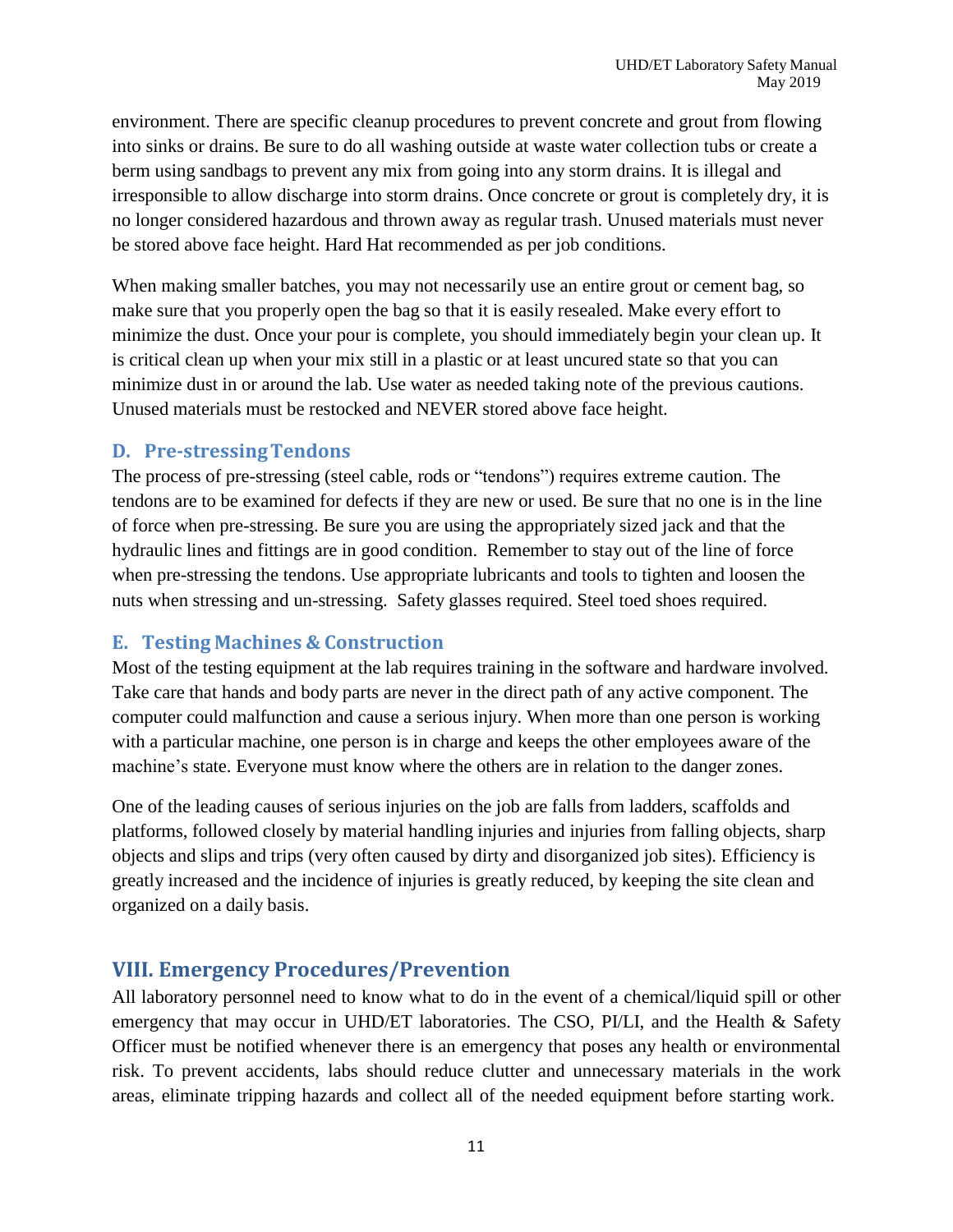Supplies should be stored on sturdy shelves (shelves with lips are preferred) with larger containers stored close to the floor. Containers should be pushed to the back of shelves and unprotected glass containers should never be stored on the floor.

## <span id="page-11-0"></span>**IX. Field Safety Guidelines**

Some courses at UHD are field based courses or require field trips. Some research projects are also field based. In these cases it is important that field safety guidelines are followed.

#### <span id="page-11-1"></span>**A. Considerations Prior to Leaving**

- Learn about potentially hazardous materials/conditions in the areas where field work will take place
- Assemble any needed safety provisions such as first aid kit and first aid manual, medications, allergy treatments, vehicle emergency kits.
- Every faculty and student planning to travel to the field must have completed all necessary travel arrangements in the ET office. All approved drivers should have a valid driver's license and insurance information should be provided in vehicles.
- All vehicles should be equipped with working seat belts and mirrors and any other safety equipment/features required by law.

#### <span id="page-11-2"></span>**B. PotentialDiseases**

Below is a list of possible diseases that can be encountered and how to prevent them.

- Tetanus: puncture wounds, lacerations or burns can create a pathway for exposure to tetanus. Field workers should be sure that their tetanus boosters are up to date and should treat wounds to prevent tetanus.
- Rabies: several species are known to transmit rabies in Texas. If your field work involves risk of being bitten by animals, you should consider getting immunized against rabies before the field work begins. If bitten by an animal, seek medical attention immediately, even if you have been immunized.

## <span id="page-11-3"></span>**X. Training**

All students involved in research at UHD will be required to have safety training every semester they are involved in research. Faculty and Staff will be required to complete training specific to their area in accordance with state and federal guidelines. The PI is responsible for ensuring all staff and students are properly trained by the Health and Safety Manager. The training of all staff and students shall be documented as to date, time, location, instructors name and what information was covered and these training records shall be maintained by the Health  $\&$  Safety Office.